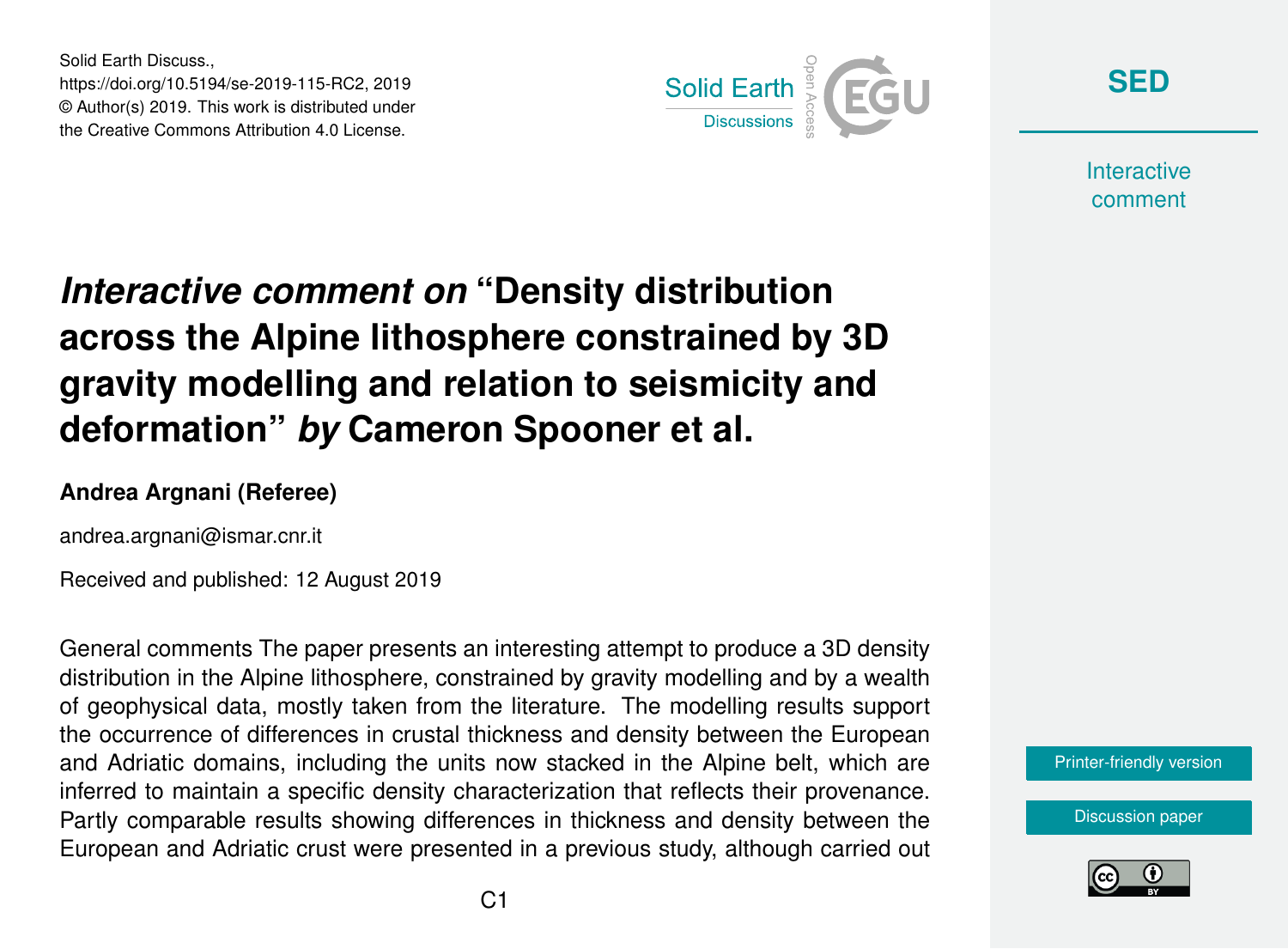along a transect (TRANSALP; Ebbing et al., 2006, Tectonophysics) and not presenting a 3D picture. That work, however, should be cited at some stage. In spite of the uncertainties in precisely locating the density distribution using gravity modelling, the results are in many aspects convincing and stimulating when compared to the geological interpretation of the Alpine structure. The presentation of the results and the Discussion sections are very essential and could be expanded a little in order to compare the results with other works and to give some hints on the potential implications for the tectonic evolution of the Alps. Some issues that may be worth expanding/commenting further are listed in the Specific comments below.

Specific comments lines 47-49: modelling indicates that the crust is thinner in the Po and Molasse basins, where sedimentary depocenters are present, and in the Rhine Graben. Whereas crustal thinning occurred in the Rhine Graben in late-post Alpine timing, the Po and Molasse basins are produced by flexure, mainly due to the load of the adjacent mountain belts (Apennines and Alps, respectively). The thickness of the crust is not affected by plate flexure; the crustal thinning should therefore be considered an inherited feature. lines 207-208: perhaps some comments on the comparison of the results with previously published Moho maps (e.g., Ziegler and Dezes 2008, Geol. Soc. London; Spada et al., 2013 GJI) could be useful. lines 217-219: interestingly the two areas of negative residual anomaly in Fig. 6b seem to have some geological relationships. The western one partly follows the Ivrea zone, and the eastern one is over a basement high that existed since Late Permian-Triassic (see Masetti et al., 2012 AAPG). Perhaps the authors have some comments on this fact, that doesn't look random. lines 231-235: the average density of the crust result from the integration of a column of rocks where different units are stacked one on top of the other; the domains cropping out at surface not always continue at depth, as illustrated in many of the geological cross sections across the Alps (e.g., Schmid et al 2004). The relationship between average density distribution and tectonic domains may not always be straightforward, and this should betaken into account, lines 246-248: the Molasse foreland basin originated by flexure of the European plate under the Alpine load, and that was

## **[SED](https://www.solid-earth-discuss.net/)**

**Interactive** comment

[Printer-friendly version](https://www.solid-earth-discuss.net/se-2019-115/se-2019-115-RC2-print.pdf)

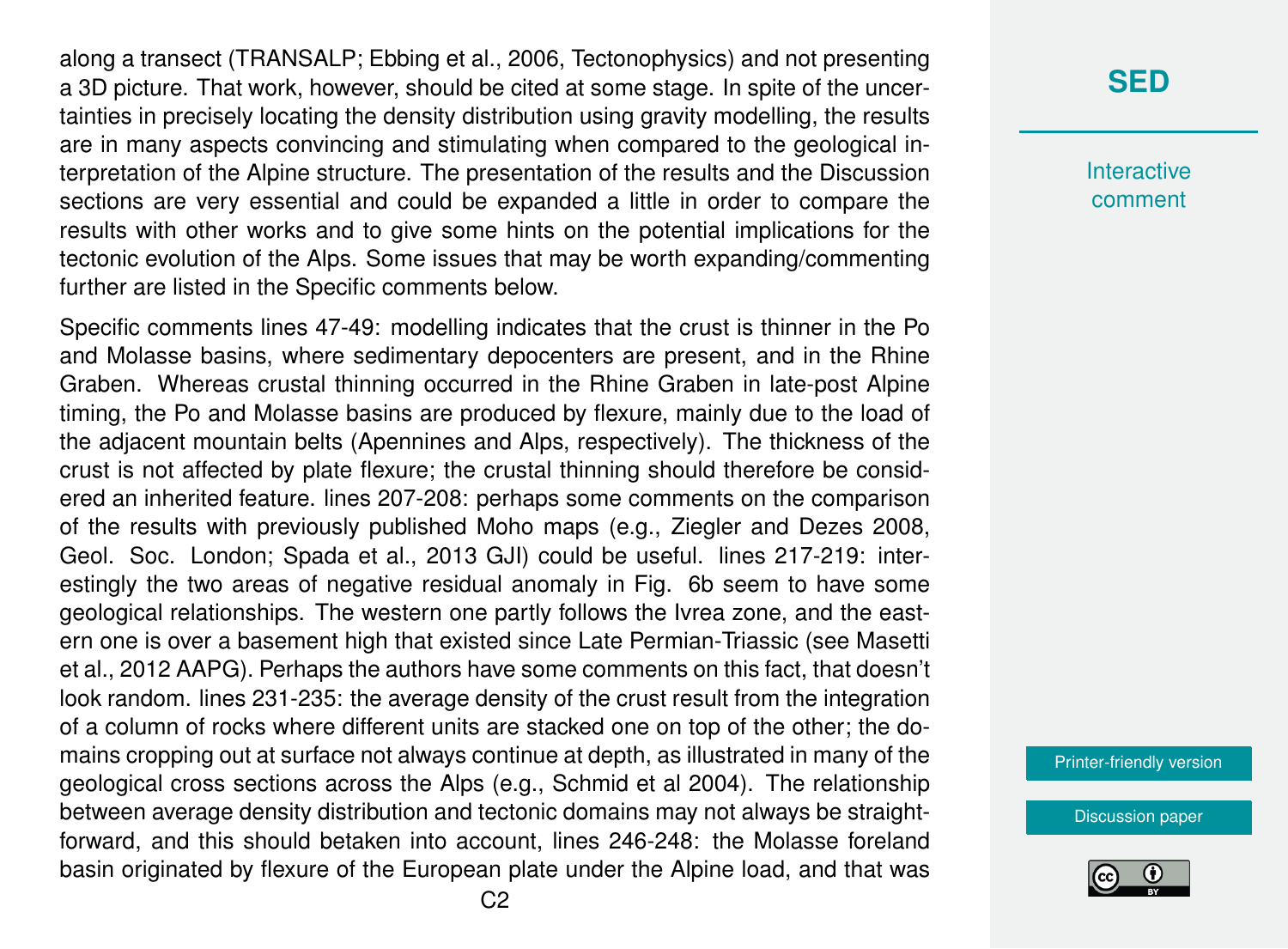independent from the inherited along-strike difference in crustal density. Present-day vertical motions could represent a post-orogenic isostatic adjustment, but the Austrian sector of the Molasse is an undeformed basin, whereas a detachment connected to a thrust front located north of the basin underlies the western Molasse; an active involvement of the basement has also been suggested in the region of the Jura mountains (e.g., Mock and Herwegh 2017 Tectonics), and this could contribute to positive vertical motion. The authors also mention a difference in the density of sediments between the western and eastern Molasse basin; however, the difference in density between the two sedimentary domains is rather small: is it enough to drive a differential vertical motion? line 250-251: the distribution of earthquakes with M>6 and max. horizontal strain is rather limited spatially. They are mostly located at the thrust front of the Southern Alps which represents the active southern boundary of the Alps, as also supported by focal mechanisms (see Serpelloni et al., 2006). The difference in average crustal density observed in the model is expected at such plate boundary. The other few and sparse earthquakes are not very indicative of dynamics at crustal boundaries and likely reflect different tectonic regimes: the earthquake next to BLF is likely related to the Rhine Graben, whereas those in the Swiss Alps reflect a regional trend of extension/strikeslip that characterizes the highest regions of the central Alps, irrespective of tectonic domains. lines 282-285: the "boundaries" between different crustal "blocks" is a likely place for the occurrence intraplate earthquakes, that tend to follow pre-existing weakness zones. In the presence of an active plate boundary, like the Alps, the link between different blocks and seismicity is less obvious, as there are plate interfaces, and faults originated by the collisional process are abundant, and often seismically active (e.g., Serpelloni et al., 2016). Lines 289-290: see also Serpelloni et al 2016 Tectonophysics for distribution of seismicity in central-eastern Alps: crustal seismicity seems to follow the major faults driving the eastward escape of the Eastern Alps . lines 295-300: as mentioned before the thickness of the crust underlying the Molasse and Po foreland basins should be taken as unaffected by the load of the mountain belts. The possibility of having a contribution to subsidence driven by crustal extension in the Po Basin,

### **[SED](https://www.solid-earth-discuss.net/)**

**Interactive** comment

[Printer-friendly version](https://www.solid-earth-discuss.net/se-2019-115/se-2019-115-RC2-print.pdf)

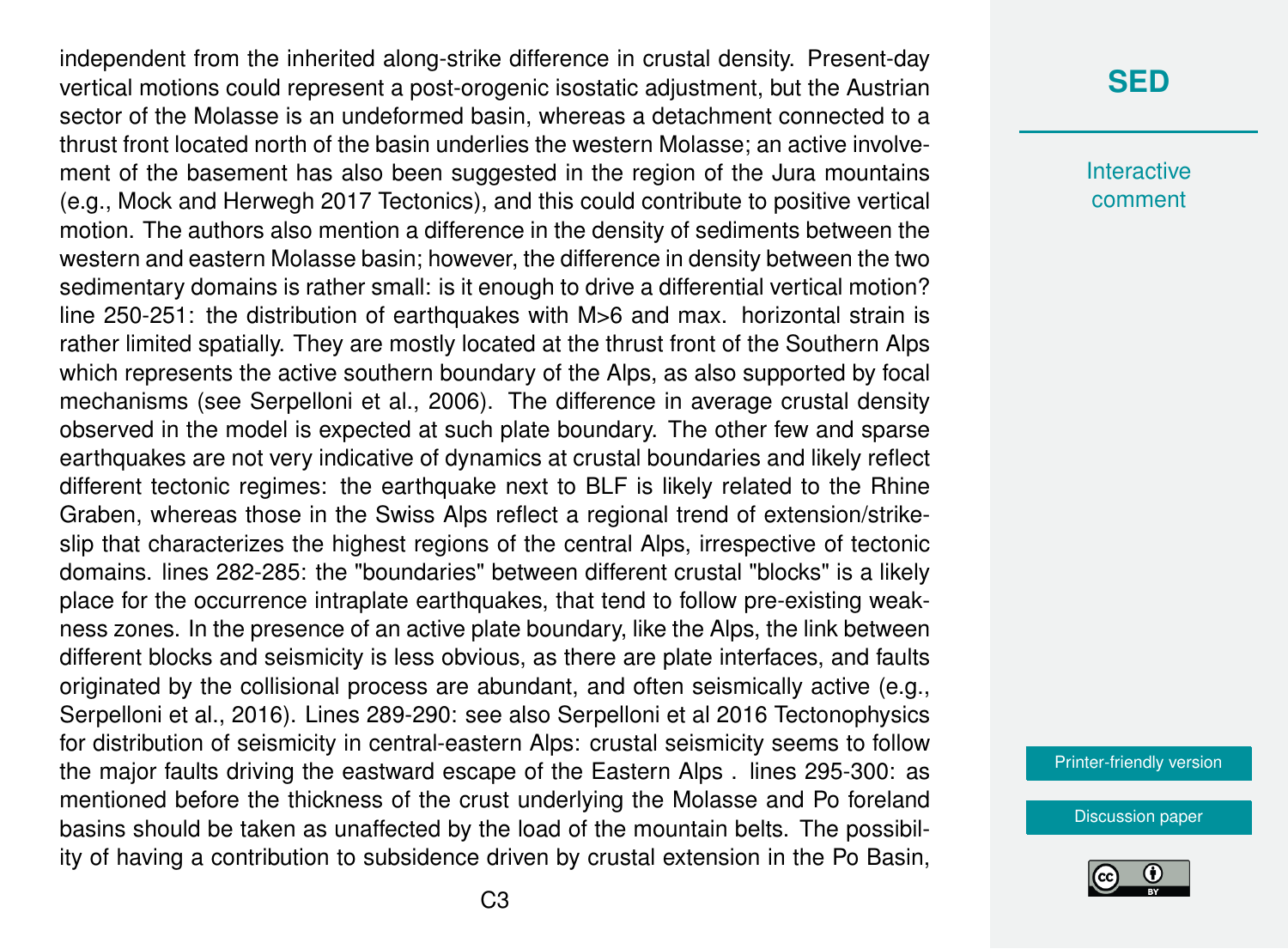as suggested by the authors, seems highly unlikely and no evidence to support it is present. Lines 306-307: see also Serpelloni et al 2016 Tectonophysics for distribution of horizontal velocity and strain rates in central-eastern Alps: the motion of Adria seems mostly accommodated by deformation at the thrust front of the Southern Alps.. line 312-316: the authors assume that the evidence for a thinner and denser crust in eastern Adria supports its subduction underneath the European plate, as originally inferred by Lippitsch et al. However, it should be considered that the long term evolution of the Alps, including the Eastern Alps, is consistent with a subduction of the the European plate below Adria. And this is certainly true until the last 20 Myr. Therefore, density alone does not justify a supposed change in the polarity of subduction along the strike of the Alpine orogen. Moreover, shortening of the Adriatic plate in the eastern Southern Alps is rather limited, as also pointed out by Kastle et al. (2019 SE), and is not enough to explain the extent of the slab observed in Lippitsch's tomography.

Figure 2. It would be useful to have also a simplified geological map of the Alps (e.g., taken from Schmid et al 2004) to give a better link between geophysical and geological data. Figure 3: A simplified geological cross section, plotted at the same scale of the profile in Fig. 3, would be useful to give a better feeling of the relationships between density domains and geological units. I am not aware of a geological cross section running along the same direction of the profile in Fig. 3, but perhaps the TRANSALP cross section, with appropriate comments, could be indicative enough (after Pfiffner 2014, Geology of the Aps; or Schmid et al 2004)

Technical corrections line 13: "orogenies" instead of "orogenys" line 43: "More recent" instead of "Newer" line 79: sufficient; however (insert semicolon) Line 127: "before" instead of "prior" line 185: "... thicker, but with a similar..." line 191: "Apennine belt" instead of "Apennine plate" line 204: "respectively, " instead of "respectively" (insert comma) line 218: "exceeds that value." instead of "exceeds that." line 297: "before" instead of "prior" Line 303: "however" can be removed line 489: before listing the labels of key tectonic features add that a-a' is the cross section in Fig. 3. line 499:

## **[SED](https://www.solid-earth-discuss.net/)**

**Interactive** comment

[Printer-friendly version](https://www.solid-earth-discuss.net/se-2019-115/se-2019-115-RC2-print.pdf)